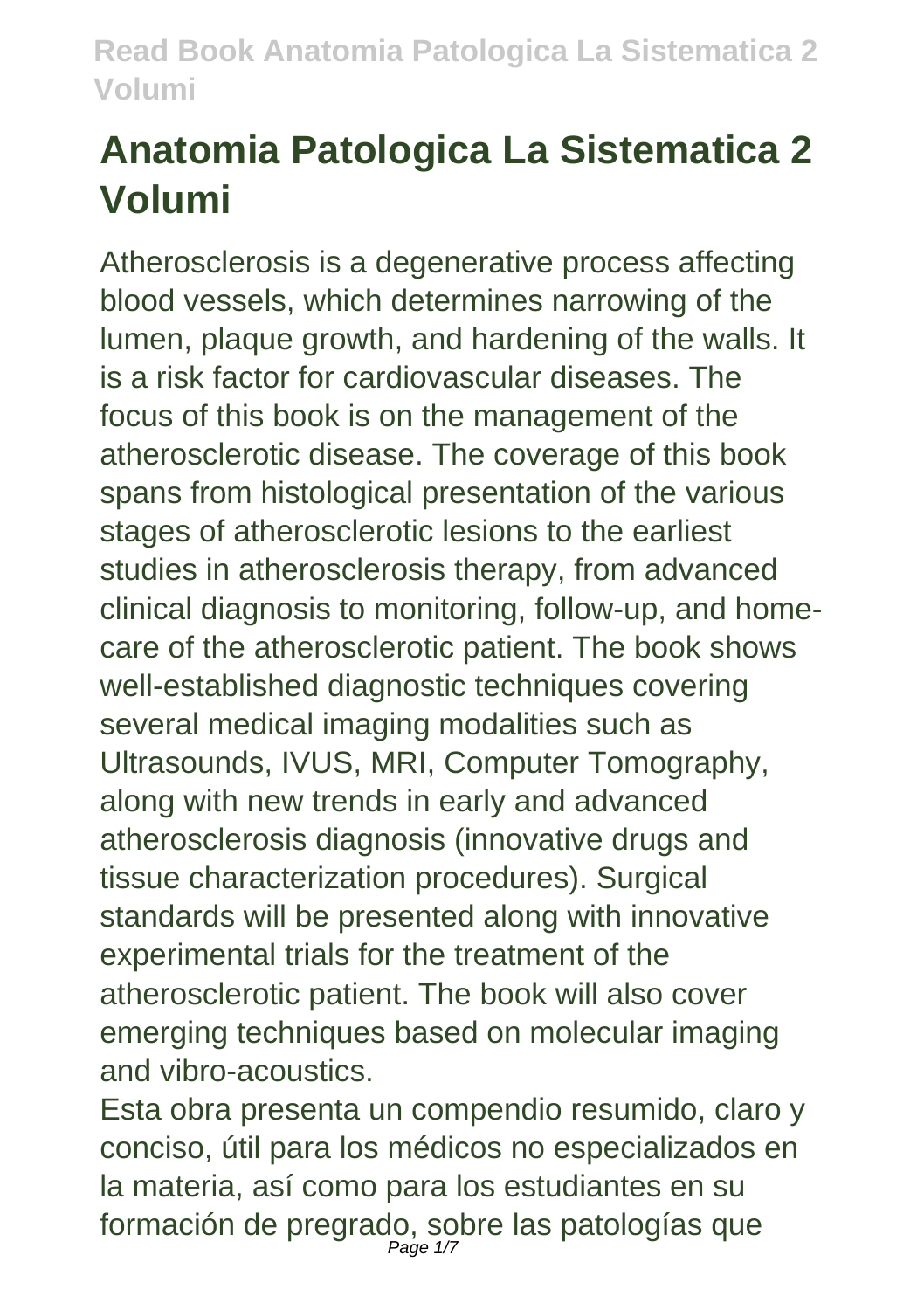afectan a los riñones, vías urinarias y aparato genital masculino para el ejercicio médico, puesto que, en lo que no corresponde a nuestra especialización, todos somos médicos generales. Esta obra aborda la Nefrología, la Urología y la Andrología con una concepción actual integradora e interdisciplinar, escrita por especialistas del campo de la Nefrología, la Urología y la Medicina de Familia. Todos ellos atienden diariamente enfermos y por ello han logrado verter en cada uno de los capítulos su proceder clínico habitual y la forma real de abordarlas junto a las actualizaciones de estos temas. Los editores de este manual somos profesores de la asignatura de Nefrología y de Urología en la Facultad de Medicina de Salamanca y en nuestra experiencia asistencial y docente hemos decidido elaborar este manual que se ciñe y glosa el contenido de la Nefrourología.

Ofrece información completa y actualizada sobre la oferta de estudios universitarios en España: universidades existentes, estudios posibles, sistemas de acceso, doctorado,

enseñanza a distancia, normativa y otras cuestiones de interés.

First multi-year cumulation covers six years: 1965-70. Editors Paloma Tejero, MD, consultant and founding partner, Mediestetic Clinics, Toledo; codirector, courses for the degrees of Master of Aesthetic Medicine and Master of Quality of Life and Medical-Aesthetic Care of the Oncological Patient, University of Alcalá; instructor, classes in the degree of Master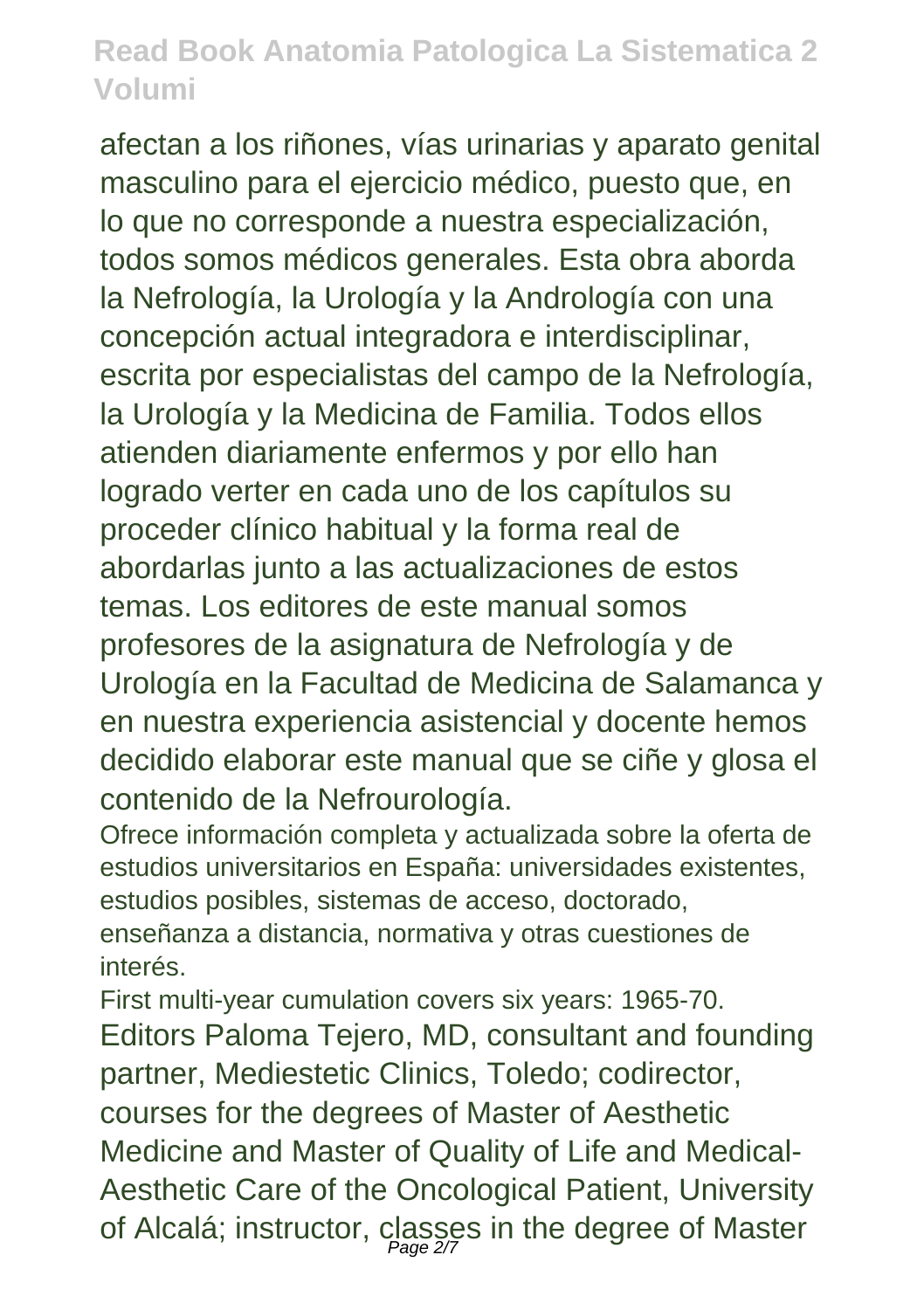of Aesthetic Medicine, Complutense University, Rey Juan Carlos University, and University of the Balearic Islands; president of the Association of Aesthetic Medicine of Castilla La Mancha; president of GEMEON (Group of Experts in Oncological Aesthetic Medicine); and honorary member, Spanish Society of Aesthetic Medicine. Hernan Pinto, MD, PhD, MSc, CETC, i2e3 Research Institute, Barcelona; codirector, Expert Course in Medical Writing, University of Alcalá; head of the Scientific Commission of the Spanish Aesthetic Medicine Society (SEME); main handling editor, Journal of Union Internationale de Médecine Esthétique (UIME); board member, Spanish Medical Writers Association (AERTeM); board member, GEMEON (Group of Experts in Oncological Aesthetic Medicine); honorary professor, Yichun University. Physicians are increasingly recognizing that helping cancer patients to feel good about themselves and about their appearance can be of vital importance in giving them the emotional support and psychological resilience to survive and recover from the side effects of the disease and its treatment. Aesthetic physicians are in a prime position to help a cancer patient with the side effects and recover lost volume, hydration, and pigmentation in skin, nails, and hair, as well as to advise on nutrition, prostheses, and complementary therapies. This pioneering volume will be an important resource that brings together Page 3/7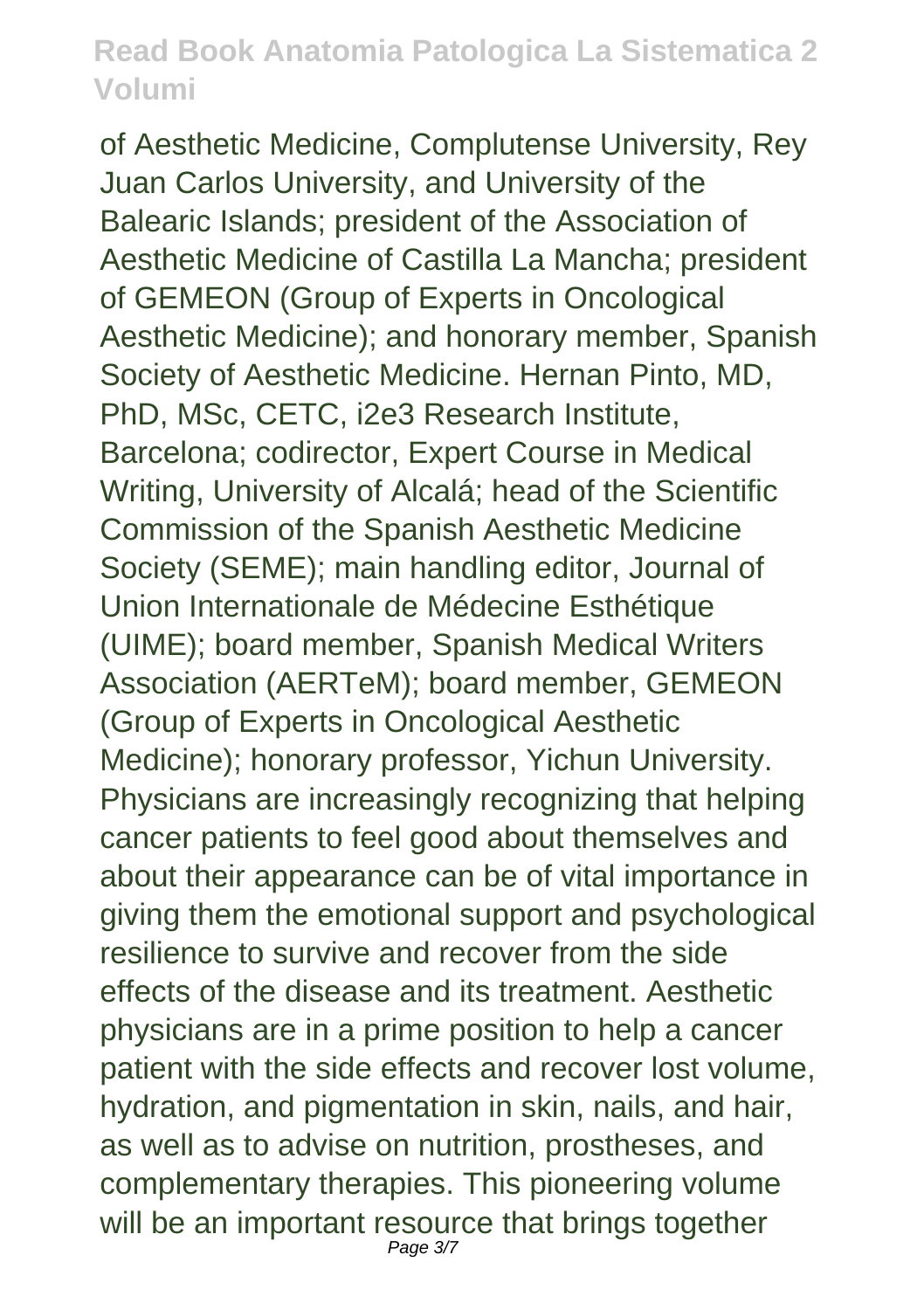expertise in this area and the practical details a physician will need. CONTENTS: The oncological patient and aesthetic medicine: The bonded approach \* Challenges for oncology: Prevention, palliation, and survival \* Cancer as a chronic disease \* Clinical record: Oncological screening \* Tumor markers \* The psychological approach: The healing power of image and comprehensive assistance to cancer patients \* The role of the family \* The oncological patient environment: Legal framework and ethics \* Radiotherapy: The prevention of secondary effects, radiodermatitis, and long-term toxicity \* Prevention and treatment of dermatological secondary effects of cancer therapy \* Prevention and treatment of adverse effects of antineoplastic therapy and of delayed-onset side effects: Prevention and treatment of hair loss \* Melatonin for prevention and treatment of complications associated with chemotherapy and radiotherapy: Implications for cancer stem cell differentiation \* Chronic antineoplastic therapies and their impact on quality of life \* Interactions with medical-aesthetic treatments \* Medical-aesthetic treatments in the survivor patient \* Medical-aesthetic treatments in oncology patients \* Facial medical-aesthetic treatments in oncology patients \* Filler materials: Indications, contraindications, and special considerations in oncology patients \* Aesthetic medical treatments during the disease: What is the Page 4/7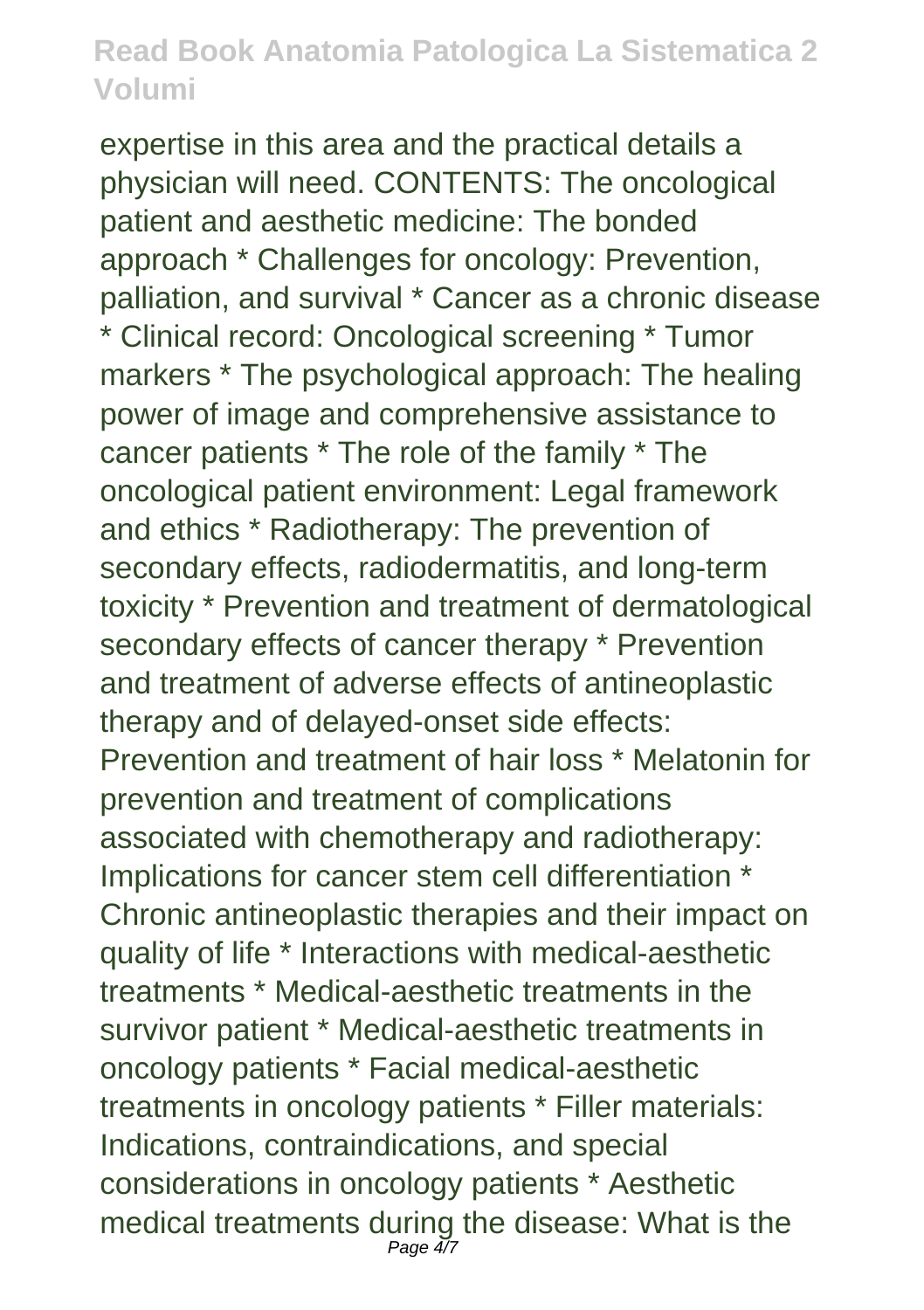plan? \* The role of the aesthetic doctor in follow-up of the oncology patient \* Medico-aesthetic collaboration \* Dietetics and nutrition in oncology patients: Evaluation of nutritional status, weight control, and nutrigenomics \* Nutrition: Diet therapy and nutritional supplements \* Introduction to vascular complications in oncology patients \* Anatomy of lymphatic drainage of the limbs \* Prevention and treatment of secondary lymphedema of extremities, early diagnosis of lymphostasis, and postsurgical prevention and conservative treatment of lymphedema \* Prevention and treatment of venous thromboembolism \* Cosmetic-medical treatments \* Micropigmentation applied to oncology patients \* Photoprotection in oncology patients \* Scar care after surgical treatment in oncology patients \* Cancer and physical exercise \* Ozone therapy in oncology patients \* Thermal treatments in postcancer care

-Se trata de un texto/atlas que cubre de forma exhaustiva los fundamentos de la histopatología abordando los mecanismos subyacentes en los principales procesos patológicos y como éstas afectan a los distintos órganos y sistemas del cuerpo humano. - Es importante destacar la magnífica iconografía que de forma magistral ilustra cada una de las diferentes patologías, y que se acompaña de pies explicativos claros y a la vez exhaustivos. - La obra es altamente didáctica ya que procura que todo Page 5/7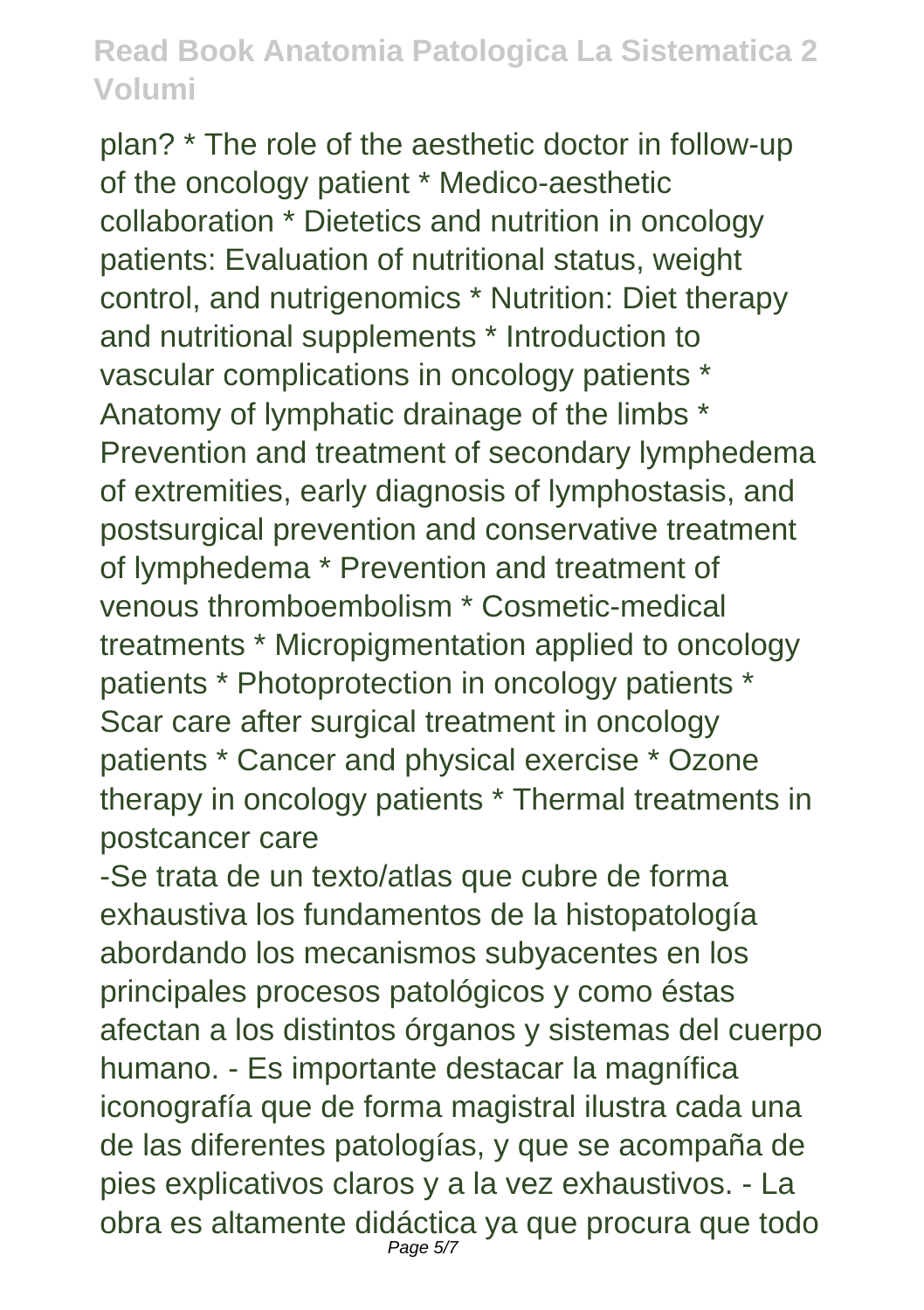el texto que se incluye esté en formato tabla, esquema explicativo o recuadro, de forma que sea fácilmente localizable y lo más conciso posible. Así mismo, la estructura de capítulo corto con resumen al final en formato tabla, resulta muy adecuado para el estudiante que dispone de poco tiempo para estudiar y necesita acceso rápido a la información. - Cuenta con la garantía de la marca Wheater's con una gran trayectoria en el campo de la anatomía patológica, en el que tradicionalmente los autores están muy comprometidos en reflejar los avances mas recientes en este campo. - El texto se organiza en dos grandes secciones: anatomía patológica básica y -anatomía patológica por sistemas y se ha hecho especial hincapié en recoger toda la nueva información disponible en el campo de la patología tumoral y en patología molecular. -La nueva ed tiene acceso a SC.com en el que puede acccederse a un banco de 300 preguntas de autoevaluación ( contenido en inglés)

Includes section, "Recent book acquisitions" (varies: Recent United States publications) formerly published separately by the U.S. Army Medical Library.

El objetivo de la investigacion fue estandarizar un ensayo para medir IL-1, estableciendo condiciones de trabajo, a fin de disponer de una tecnica sencilla y reproducible que permitiera detectar con precision niveles de IL-1 en un grupo de pacientes con diferentes patologias. Fueron utilizados ratones de la cepa C3H/J